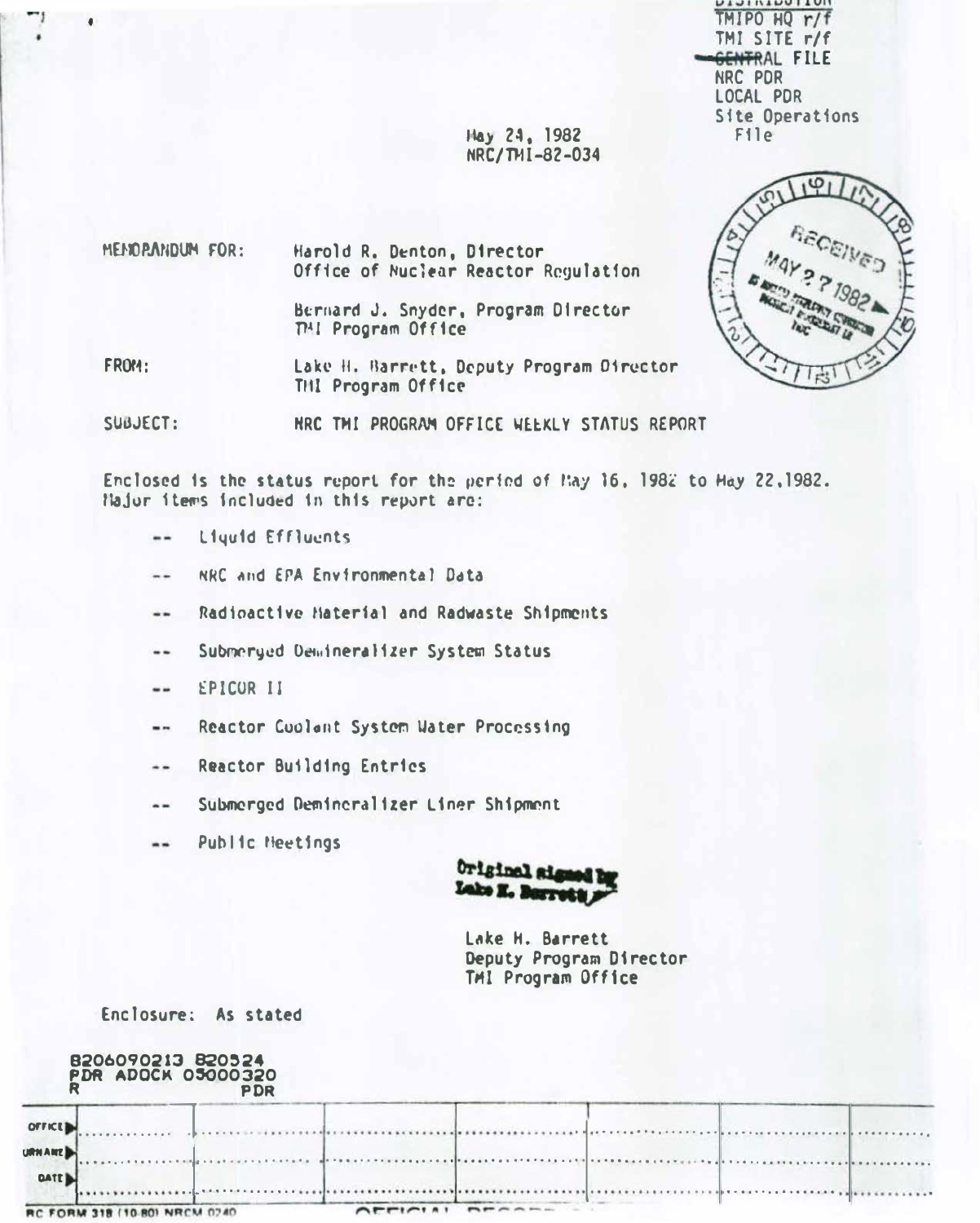Harold R. Denton Bernard J. Snyder

 $\ddot{\phantom{a}}$  )

cc w/encl: **EDO OGC** Office Directors Commissioner's Technical Assistants NRR Division Directors NRR A/D's Regional Directors IE Division Directors **TAS** EIS TMI Program Office Staff (15) PHS EPA **DOE** Projects Br. #2 Chief, DRPI, RI<br>DRPI Chief, RI Public Affairs, RI State Liaison, RI

| <b>ICE)</b> |                           | <b>MIPO</b>       |          | TM I P(     | <b>TMIPO</b> |             |            |
|-------------|---------------------------|-------------------|----------|-------------|--------------|-------------|------------|
| IME.        |                           |                   |          |             | RBellamy     |             |            |
| TEL         |                           | $5R\frac{9}{182}$ | 5/24/182 |             | 514182<br>   | 51/182<br>. | . <b>.</b> |
|             | ORM 316 (10.80) NRCM 0240 |                   |          | DECADA CADY |              |             |            |

 $-2-$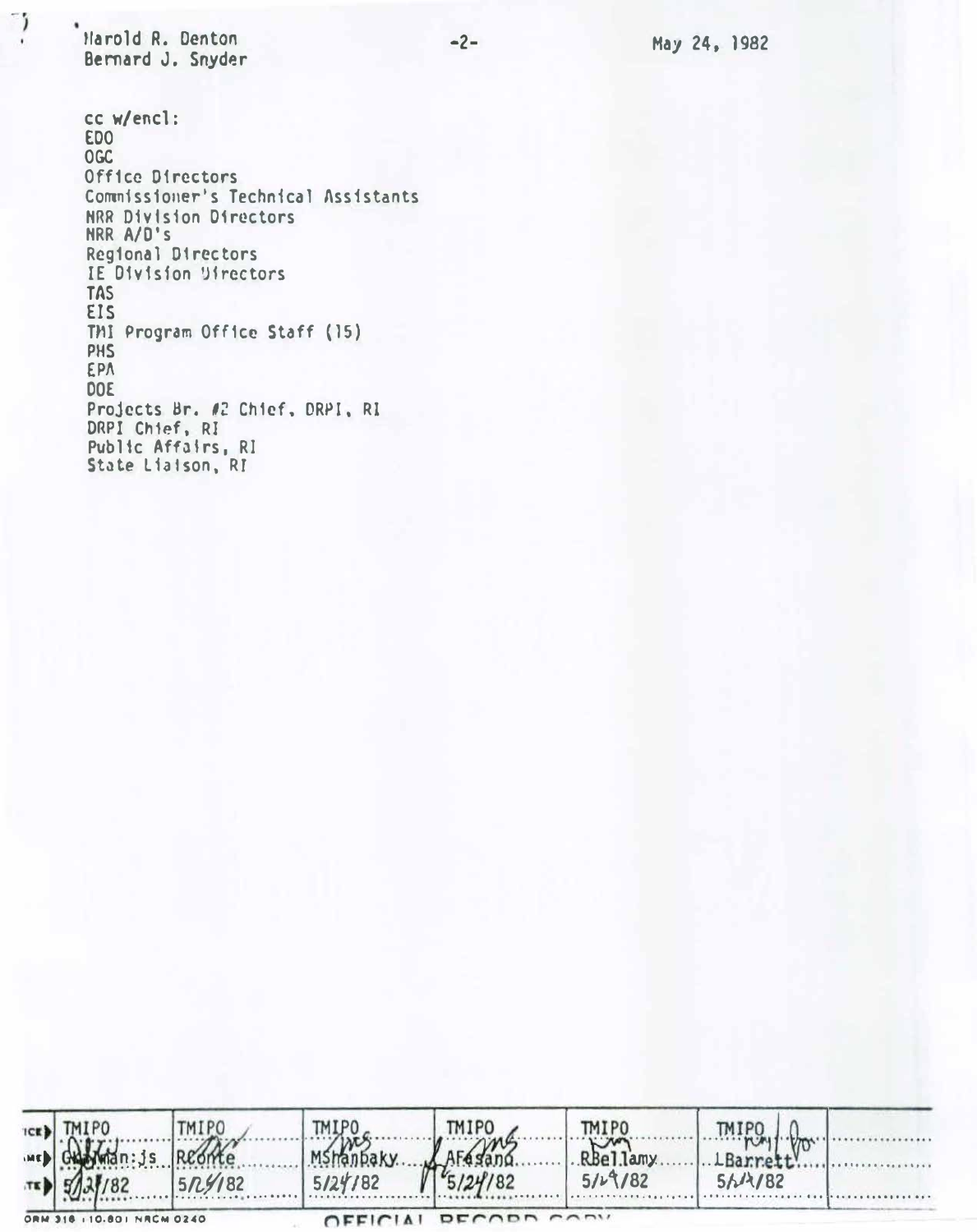HAC THI PEGGRAM OFFICE WEEKLY STATUS REPORT.

May 16, 1982 - May 22, 1982

Plant Status

- Cere Cooling Kode: Heat transfer from the reactor coolant system (RCS) loops to reactor building ambient.
- Available Core Cooling Modes: Decay heat remQval\_(DHR) systems, Mini . DHR (MDHR) system.
- RCS Pressure Control Mode: Standby pressure control (SPC) system. · NOTE: During Reactor Coolant System feed and bleed, pressure will be maintained with a Reactor Coolant Bleed Tank Pump. Automatic back up pressure control will be provided by the standby pressure control system.

Backup Pressure Control Modes: MOHR and DHR system.

Major Parameters (as of 0500, May 21, 1982) (approximate values) Average Incore Thermocouples: 99°F<br>Maximum Incore Thermocouple: 127°F Maximum Incore Thermocouple:

RCS Loop Temperatures:

| Hot Leg      | 94°F | $96^{\circ}$ F |
|--------------|------|----------------|
| Cold Leg (1) | 87°F | 79°F           |
| (2)          | 89°F | 81°F           |

Pressure: 67 psig

NOTE: During reactor coolant system feed and bleed, pressure is maintained at approximately 70 psig.

| Reactor Building: Temperature: | Water level: | $70^{\circ}$ F<br>Elevation 282.8 ft.                  |  |
|--------------------------------|--------------|--------------------------------------------------------|--|
|                                |              | $(0.14$ ft. from floor)                                |  |
|                                | Pressure:    | $-0.18$ psig                                           |  |
|                                |              | Airborne Radionuclide Concentrations:                  |  |
|                                |              | 4.5 E-7 uCi/cc $H^3$                                   |  |
|                                |              | (sample taken 5/4/82)                                  |  |
|                                |              | 7.8 E-6 uC1/cc Kr85                                    |  |
|                                |              | (sample taken 5/4/82)                                  |  |
|                                |              | 5.3 E-10 uCi/cc particulates<br>(sample taken 5/13/82) |  |

1. Effluent and'Env1ronmenta1 (Radiological) Information

Liquid effluents from the TMI site released to the Susquehanna River after processing, were made within the regulatory limits and in accordance w1th NRC requirements and City of Lancaster Agreement dated February 27, 1980.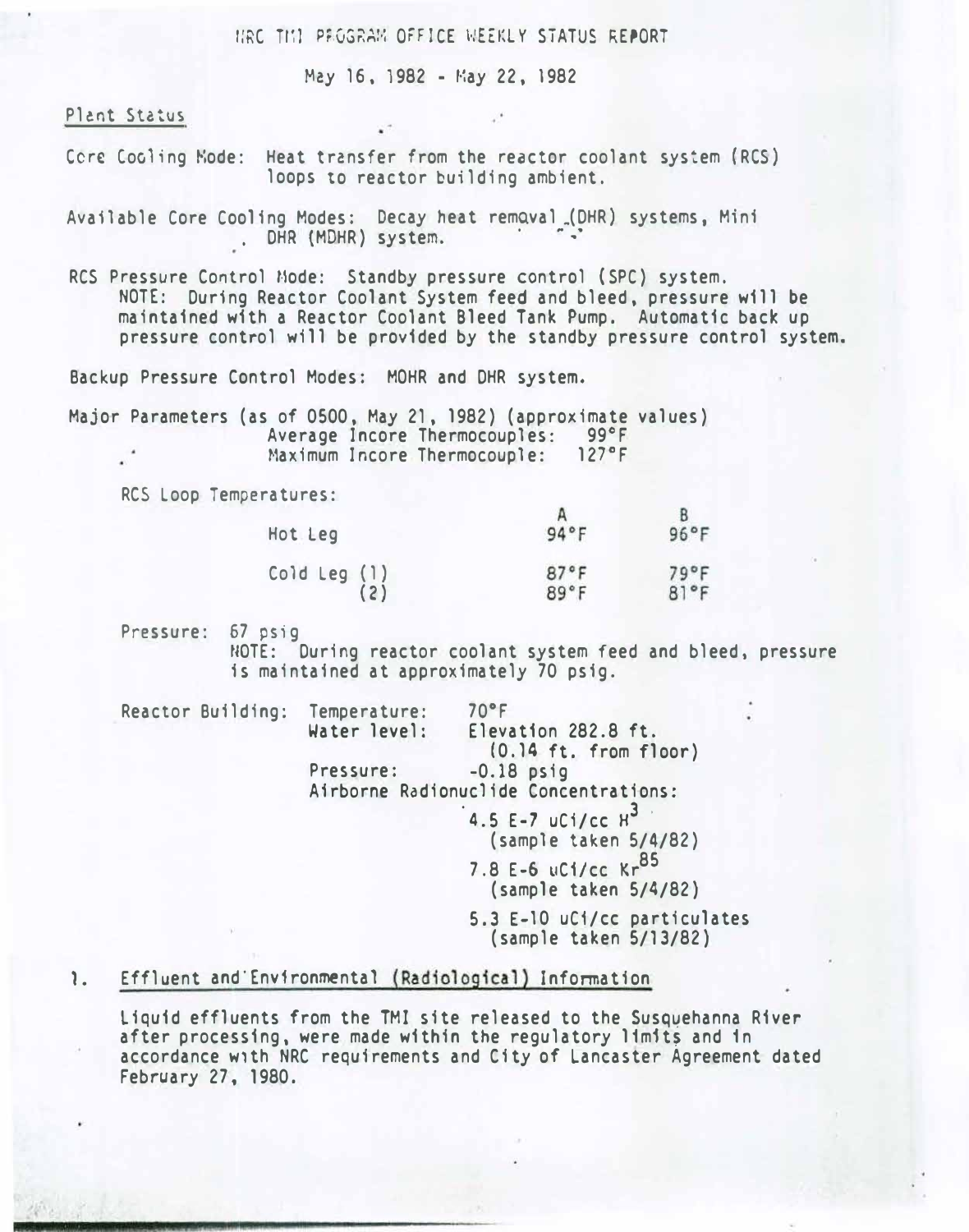During the period May 14, 1982, through May 20, 1982, the effluents contained no detectable radioactivity at the discharge point although individual effluent sources.which originated within Unit 2 contained minute amounts of radioactivity. Calculations indicate that less than seventy millionths (0.000070) of a curie of tritium was discharged.

### 2. Environmental Protection Agency (EPA) Environmental Data

- The EPA.Middletown Office has not received the environmental Kr-85 analytical results for the samples which were taken April 16, 1982, through May 7, 1982, from the EPA's Counting Laboratory at Las Vegas, Nevada. These results will be included in a subsequent report.
- No radiation above normally occurring background levels was detected  $-$ in any of the samples collected from the EPA's air and gamma rate networks during the period from May 12, 1982 through May 20, 1982.

#### 3. NRC Environmental Data

The NRC continuous air sampling equipment was placed out of service for the period May 8, 1982, through May 17, 1982. Repairs to the equipment are completed, and the unit is back in service. Results for sample HP-320 (May 17, 1982, through May 26, 1982) will be included in next week's report.

- 4. Licensee Radioactive Material and Radwaste Shipment
	- On Monday, May 17, 1982, one Unit 1 sample (250 milliliter, decay  $-1$ heat A) was shipped to Westinghouse Corporation, Madison, Pennsylvania.
	- On Monday, May 17, 1982, one drum containing Unit 2 Reactor Building  $-1$ sample equipment was shipped to EG&G Idaho, Inc., Scoville, Idaho.
	- On Monday, May 17, 1982, one box containing Unit 2 Reactor Building  $\sim$   $\sim$ samples (strippable coating samples from the decontamination experiment) was shipped to the Brookhaven National Labs, Upton, New York.
	- On Wednesday, May 19, 1982, one container of Unit 1 samples (various  $-$ locations) was shipped to Westinghouse Corporation, Madison, Pennsylvania.
	- On Friday, May 21, 1982, a Unit 2 SDS ( Submerged Demineralizer  $- -$ System) vessel 0-lS,.was shipped to the Pacific Northwest Laboratory, Hanford, Washington.

-�-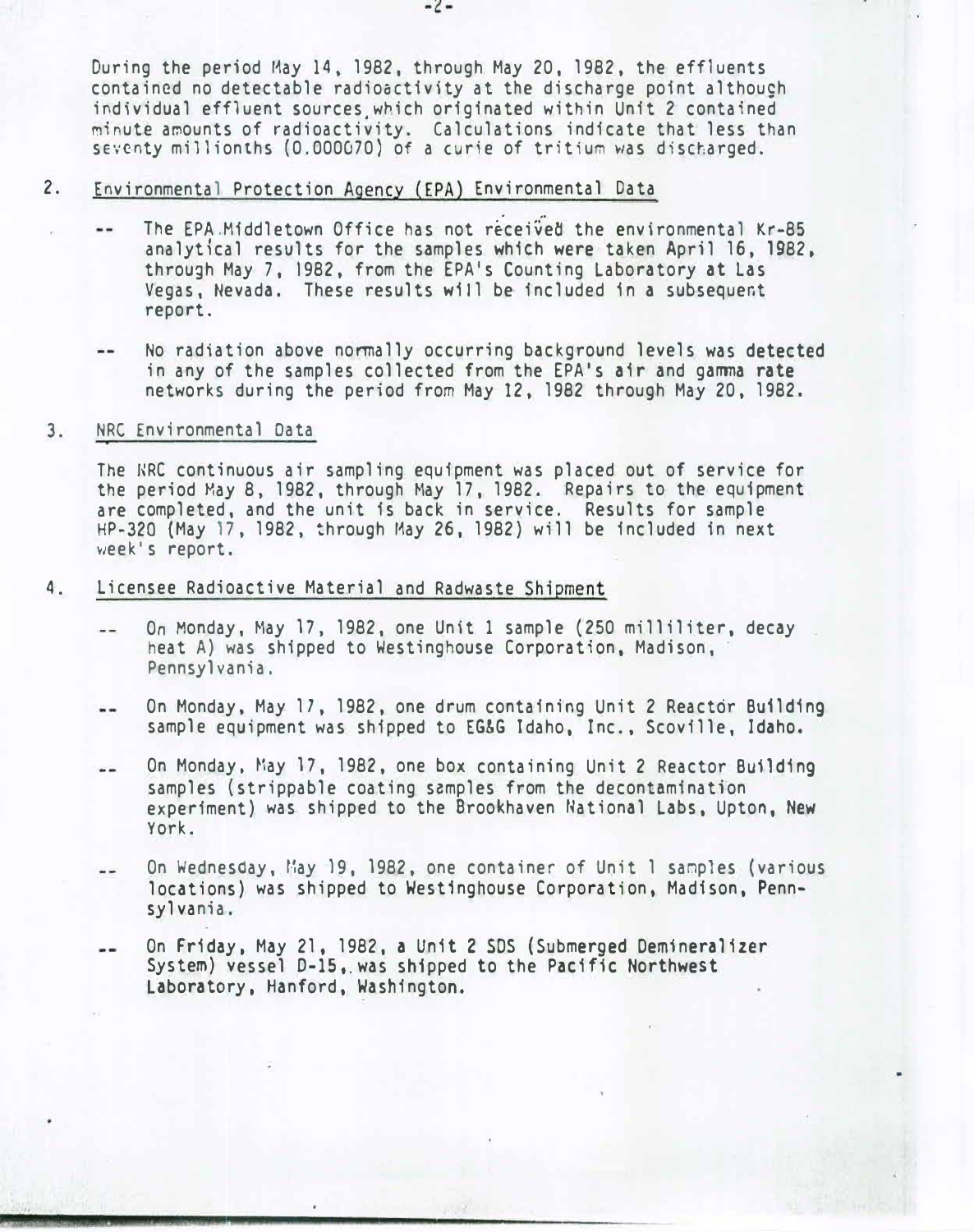On Tuesday, May 18, 1982, Three Mile Island Unit 2 regained the richt to deposit low-level radioactive waste (rags and clothing) at the U. S. Ecology burial site in Richland, Washington. TMI-2's burial permit was restored based on a commitment by GPU Nuclear to tighten its inspection of drums before shipment and to discuss the problem with the vendor of the shipping drums. The burial permit had been suspended by the state of Washington on May 5, 1982, after U. S. Ecology received one drum containing low specific activity from TMI-2 with a broken locking ring.

#### Major Activities

- 1. Submerged Demineralizer System (SDS). Processing of Reactor Coolant System (RCS) water commenced on May 21, 1982. When processing of this batch is complete, the SOS effluent will be sampled to ensure the water chemistry is in specification for makeup to the RCS. This water will then be used to feed the RCS during the next feed and bleed cycle.
- 2.. EPICOR II. The EPICOR II system is shutdown because no water is ready for processing.
- $3.$ Reactor Coolant System (RCS) Feed and Bleed. The first RCS feed and bleed cycle commenced on May 17, 1982. Flow rate from the letdown was greater than anticipated, reducing the time required to feed and bleed the first batch (approximately 50,000 gallons) to four days. RCS letdown samples taken prior to and during the feed and bleed are shown in Attachment 1.
- 4. Reactor Building Entries. No reactor building entry was conducted during the week of May 17, 1982 through May 21, 1982. The next reactor building entry is scheduled for Wednesday, May 26, 1982. The following support activities for the control rod drive lead screw removal project are planned.
	- repositioning of closed circuit television cameras  $- -$
	- entry into the "D" ring area for visual inspection  $\frac{1}{2}$
	- control rod drive mechanism tool inventory  $- -$

Other activities include:

- radiological survey to support entry personnel  $- -$
- removal of HPR-214 {drum containing dome radiation monitor) from the  $-$ reactor building
- retesting of smoke detectors  $\frac{1}{2}$

The lead screw removal and closed circuit television inspection of the reactor vessel upper internals are scheduled for July 1982.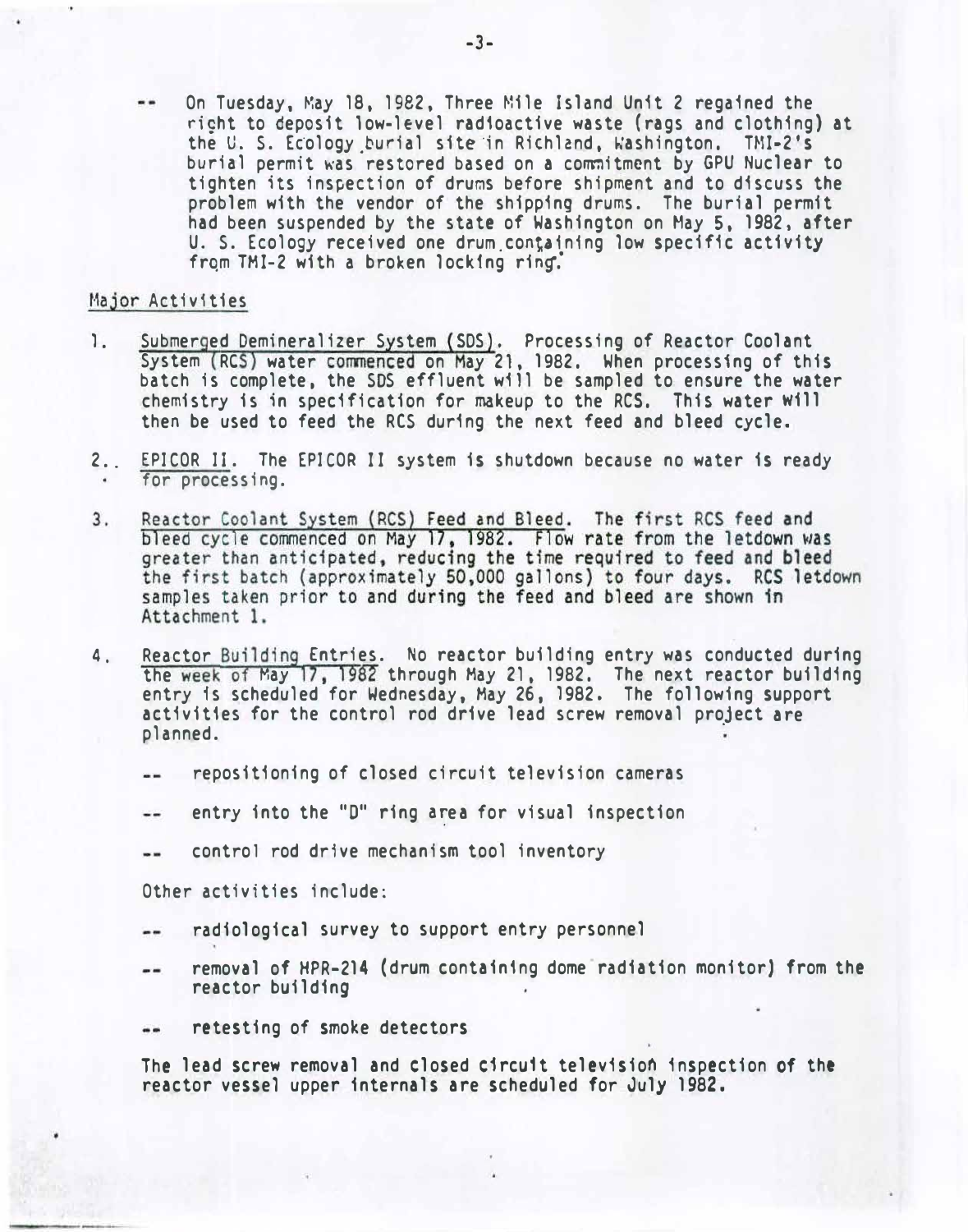5. Submerged Demineralizer System Liner Shipment. On May 21, 1982, the first SDS waste vessel (D-10015) was snipped from TMI to Richland, Washington. This ten. cubic foot SDS vessel, which was used to process waste water from the reactor coolant bleed tanks (RCBT's), contained approximately 13,000 curies of total radioactive material and was shipped in a special type B (designed for accidents) cask. The DOE, who took possession of this waste material at THI. will sponsor research and development glass vitrification (solidification) testing at the Hanford, Washington facility. The NRC and DOT inspected the shipping container and transport vehicle to ensure conformance with applicable Federal regulations. The shipment is scheduled to arrive at the DOE facility on May 24, 1982.

 $\mathcal{C}$ 

. .

 $\mathcal{L} = \mathcal{L} \mathcal{L}$ 

. . . . ..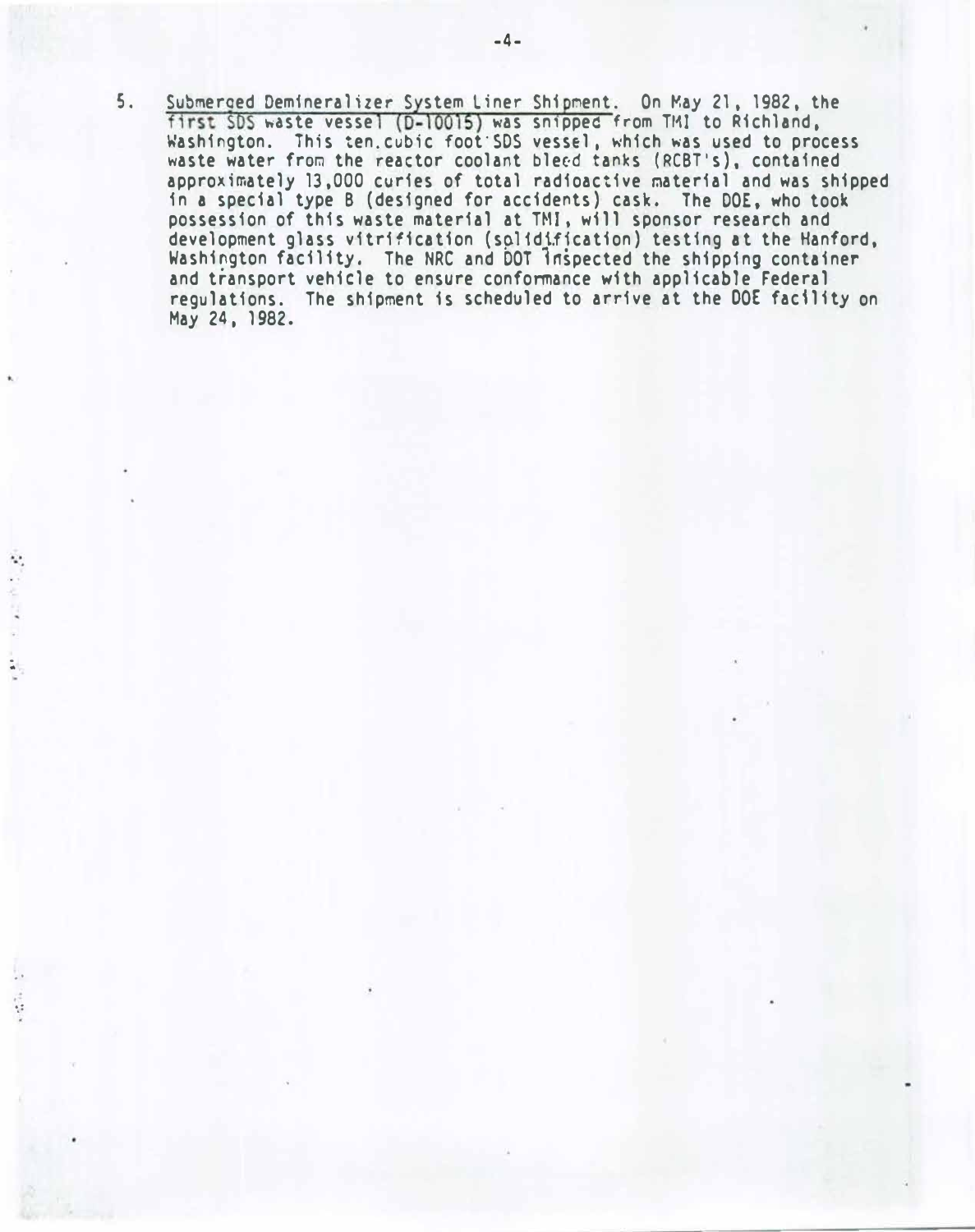#### Past Heetings

1. On May 19, 1982, Lake Barrett met with a group of Concerned Mothers to discuss the T�11-2 cleanup funding impasse. They expressed their concern that the cleanup was not progressing at full speed and the uncertainty of future funding may further reduce cleanup efforts. They stated their willingness to work with a11 interested parties to promptly resolve the funding problem since cleanup delays increase the risk of adverse health effects on their families and cause considerable psychological stress.

.

As non-GPU ratepayers they realize that they, as well as all electricity users, need to cooperate and contribute to resolve the financial problem.

2. On May 20, 1982, Harold Denton and Bernard Snyder testified before Senator Staffords Committee on Environment and Public Works in Washington. NRC testimony is attached.

#### Future Meetings

- 1. On May 24, 1982, Lake H. Barrett and Richard Bangart, Effluent Treatment Systems Branch, will be keynote speakers at the Center for Nuclear Studies, Memphis State University, Memphis, Tennessee.
- 2. On May 26, 1982, a public meeting will be held. On that date a briefing will be held by the DOE to the NRC Commissioners on DOE activities at TMI. Assistant Secretary for Nuclear Energy, Mr. Shelby Brewer and staff will make the presentation.
- 3. On May 27, 1982, Ronald R. Bellamy will present a talk on basic radiation principles to the fifth graders in the Derry Township Elementary School, Hershey, PA.